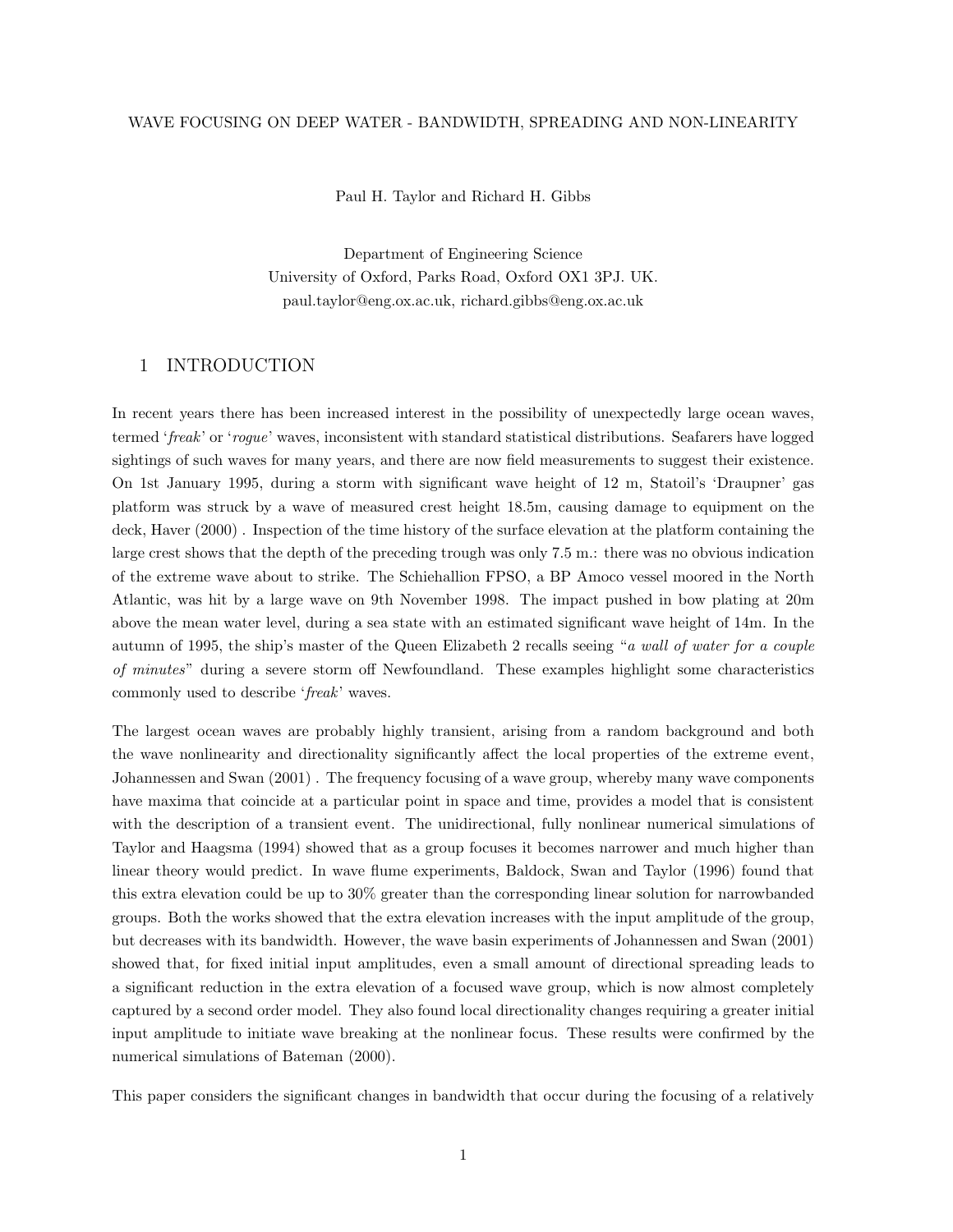narrowbanded wave group on a spread sea. Section 2 details how such groups may be simulated numerically and how the input wave group is determined from the observations of real seas. The surface shape and resulting amplitude spectra are shown in section 3 for a particularly steep wave group at different stages of its evolution. The importance of these results is discussed in section 4.

## 2 NUMERICAL SCHEME

The formation of extreme deep water waves is studied by the frequency and directional focusing of many wave components. It is assumed that such events may be modelled on an incompressible, inviscid, irrotational fluid so that the motion is governed by Laplace's equation for the velocity potential. In addition there are no underlying currents and the effects of surface tension and the interaction of the air with the water surface are neglected. This allows the specification of two free surface boundary conditions, which lead to the explicit expressions for the time derivatives of the surface elevation  $(\eta(x, y, t))$  and the velocity potential  $(\phi(x, y, z, t))$  below.

$$
\eta_t = \phi_z - \phi_x \eta_x - \phi_y \eta_y \tag{1}
$$

$$
\phi_t = -\frac{1}{2} \left( \phi_x^2 + \phi_y^2 + \phi_z^2 \right) - g\eta \tag{2}
$$

Given a suitable initial condition, the equations above may be time-stepped to give the evolution of the water surface. However, their evaluation requires computation of the tangential and normal derivatives of  $\phi$  on the surface. For calculation of the normal derivative, knowledge of  $\phi$  in the fluid interior is necessary and becomes the crucial step in any accurate and efficient time evolution scheme.

For unidirectional waves, Craig and Sulem (1993) showed that a Dirichlet-Neumann (G-) operator could be used for the accurate conversion of the velocity potential on the surface into its normal derivative on the surface. The surface elevation and velocity potential are represented by Fourier series, and the Goperator is evaluated by performing multiplications in physical space and differentiations in wavenumber space with the frequent switching between the two done by the FFT. As this is a pseudospectral method, the surface elevation must be a single valued function of the horizontal coordinates and so simulations are restricted to the early stages of wave breaking before the surface becomes vertical. Bateman, Swan and Taylor (2001) extended this scheme to the simulation of directional seas, validating it against the high quality wave basin data of Johannessen and Swan (2001) for groups with a range of bandwidths, directional spreading, and steepness up to the physical breaking limit. This scheme is efficient, robust and suitable, even on a PC, for modelling broadbanded, highly nonlinear directional sea states.

An initial condition is now required that will evolve over a given time to form an extreme wave. The average shape of such an extreme is a useful concept and Lingren (1970) showed that in a linear, random sea state the average shape of a large crest tends to the scaled autocorrelation function of the surface. This idea was introduced to the offshore industry by Tromans et al (1991), where it is now known as NewWave. An important feature of this model is that it links an averaged local extreme event to the global properties of the sea state, since the autocorrelation function is the Fourier transform of the underlying power spectrum. The NewWave model has been validated, by Jonathan and Taylor (1997), against the average shape of large deep water waves measured during severe winter storms in the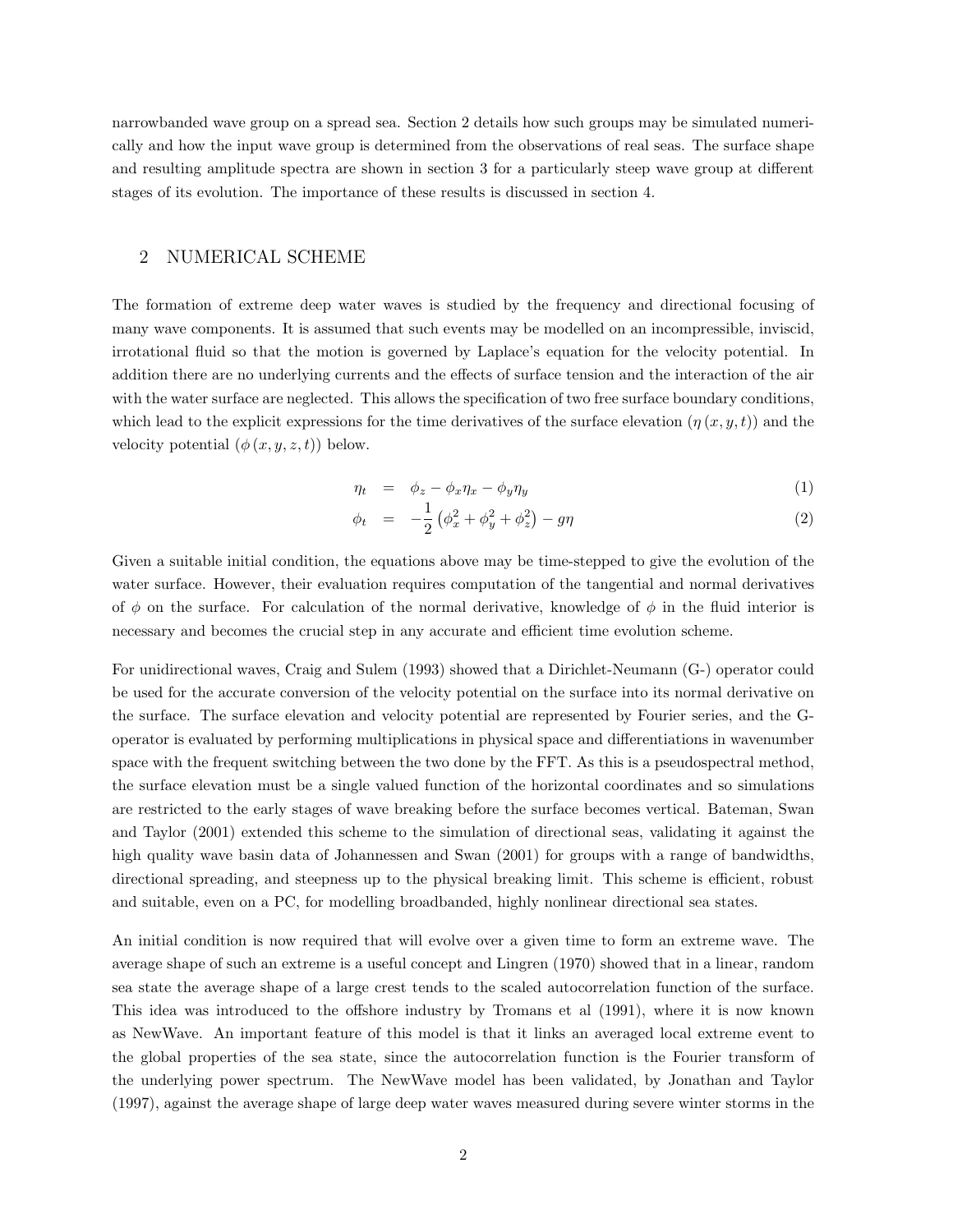northern North Sea. The NewWave model was consistent with both single point measurements of the surface elevation in time and the more complex test of a time history at a second location given a wave crest of known size at an adjacent point.

A common method of generating a directional frequency spectrum,  $F(\omega, \theta)$ , is from the simple product of a unidirectional spectrum,  $S(\omega)$ , and a spreading function,  $D(\theta)$ , where  $\omega$  is the radian frequency and  $\theta$  the direction of wave propagation.

$$
F(\omega, \theta) = S(\omega) D(\theta)
$$
\n(3)

The JONSWAP spectrum, derived from field measurements, is considered to be a suitable description of a broadbanded ocean spectrum in a fetch-limited sea. However, much of the energy of this spectrum is concentrated in a narrow range of frequencies around its peak and so we consider the modelling of components close to the peak of the spectrum only as an important first step in understanding the behaviour of directional, broadbanded events. A Gaussian spectrum is used for such a model with a peak period of 12sec. and a bandwidth chosen such that it fits the shape of the JONSWAP peak with  $\gamma = 3.3$ . Analysis of directional ocean wave spectra by Ewans (1998), measured off the west coast of New Zealand for a large range of wind and wave conditions, showed that for frequency components below twice the spectral peak the spreading is less than 20°, whereas the higher frequencies are considerably more spread. These findings suggest that the use of a wrapped normal Gaussian distribution with a constant r.m.s. spreading parameter  $(\sigma)$  of 15<sup>°</sup> will give realistic spreading for our spectral peak model.

This paper presents the analysis of the formation of an extreme wave event, which on a linear basis would focus to a NewWave of amplitude (A) of 10.7m and steepness  $(Ak_p)$  of 0.3. The area of ocean in the computational domain is 3.6km in the mean wave direction by 5.8km in the transverse direction, with 256 spatial points in each direction. The simulation is started 20 periods before the linear focus so that a linear model, corrected for the second order bound wave terms of Longuet-Higgins (1963), provides a sufficiently accurate description of the surface when the effects of resonant interactions are negligible. Several checks have been made to establish the integrity of the results. As there is no energy input or dissipation in the scheme the conservation of the total energy in the domain is monitored and results are presented only for cases with a non-physical variation in the total energy of less than 0.5%. The reversibility of the simulations is verified by using the values of the surface elevation and surface velocity potential at the end of one run as the initial conditions of a second run, which is stepped backwards in time. This is a stern test of the numerical scheme and visual inspection shows that the initial conditions of the first run are recovered at the end of the second run. In addition, cases with twice the spatial resolution in each direction and different mean wave directions relative to the grid show that the results are grid independent.

# 3 WAVE GROUP EVOLUTION

There are striking differences between the behaviour of the linear and nonlinear focused events. We define the focused event as the point in time when the peak surface elevation is a maximum with respect to the entire simulation. Linear evolution results in a wave group that is symmetrical about a transverse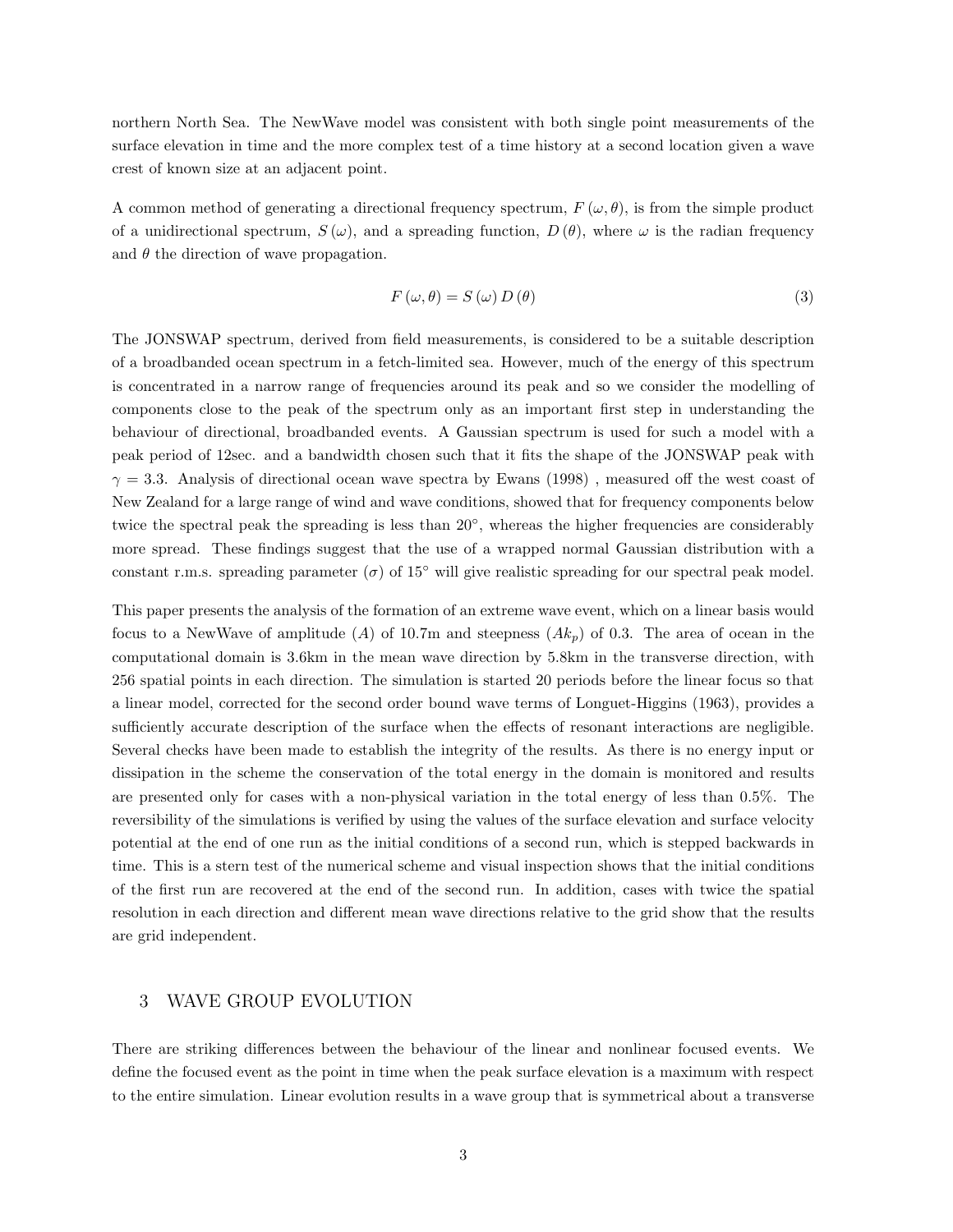direction, and has its highest crest at the centre of the group, fig 1(a). In contrast, the nonlinear focused event, fig 1(b), is highly asymmetrical; the highest crest has moved to the front of the group. The length of this crest, in the transverse direction, is much greater in the nonlinear event than in the linear one, and its amplitude is greatest for the nonlinear group. Another important feature of the nonlinear group is the lack of structure ahead of the main wave, the deep trough seen in fig  $1(b)$  is directly behind the main wave. The height and transverse width of the main wave, with minimal preceding wave structure, in the nonlinear event are suggestive of a 'wall of water '.

Cross-sections of the nonlinear wave group along the mean wave direction are shown before, at and after the focused event in fig  $2(a)$ , fig  $2(b)$ , fig  $2(c)$  respectively; the cross section of the linear focused wave group is given in fig  $2(d)$ . The figures are presented for an observer moving at the linear group velocity, based on the peak wavenumber of the underlying uni-directional spectrum. The nonlinear simulation exhibits fairly linear behaviour for ten periods from the start, fig  $2(a)$ , as the group is only slightly asymmetrical. Comparison of fig  $2(b)$  and fig  $2(d)$  shows the prominence of the largest wave in the nonlinear focused group. The waves ahead give little indication of the extreme event that follows, as the trough ahead of the tall crest is only 4m deep and the crest infront of this trough is 1.1m high. Non-linearity also leads to considerable steepening of the largest crest and its much thinner form, in the mean wave direction, than in the linear focused wave group. The shape of the nonlinear focused wave group suggests that not all of the components are in phase. Although a relatively narrow band of wave components has been specified for the initial condition, it is clear that a more select collection of waves actually contribute to the extreme event. Evolution after the nonlinear extreme event is also striking, since many of the features in fig 2(b) persist ten periods later in fig 2(c), long after it might be expected that linear dispersion would cause the group to fall apart. The main crest is still rather tall and steep, 50% higher than a linear prediction, and the heights of its preceding waves are almost unchanged compared to the focused event. There is also clear evidence, seen from the double-peaked trough in the centre of figure  $2(c)$ , of the group beginning to split into two in the mean wave direction. The group of waves not contributing to the focused event is left behind the main group. Similar behaviour has been observed by Lo and Mei (1987) in their numerical simulations of the 2-dimensional nonlinear Schrodinger equation.

A focused trough event  $(\eta_{tr})$  can be driven by a linear input that is  $\pi$  radians out of phase (ie. inverted) compared to that required to form a focused crest  $(\eta_{cr})$ . A remarkable feature of the nonlinear evolution in forming an extreme trough is that its global behaviour is effectively identical to that for the formation of an extreme crest, even for steep events close to breaking. The troughs in the trough focused simulation are aligned, in space and time, with the crests of the crest focused simulation and vice versa (fig 2) throughout the simulation. This behaviour is obvious for wave groups that evolve linearly, see fig  $2(d)$ , but is an important feature of nonlinear evolution given the different local shapes of the two extreme events. Therefore the *formation of an extreme event is dependent on the group properties of the wave field*, such as amplitude and shape, and not the absolute phasing of the waves within the group. Consideration of a Stokes-like perturbation expansion implies that these large-scale changes in group structure can only be consistent with odd order nonlinear interactions. These global changes appear to be examples of the 3rd order resonant interactions of Phillips (1960) and Hasselmann (1962).

The symmetry property of the crest and trough focused evolutions described above allows a new, mean-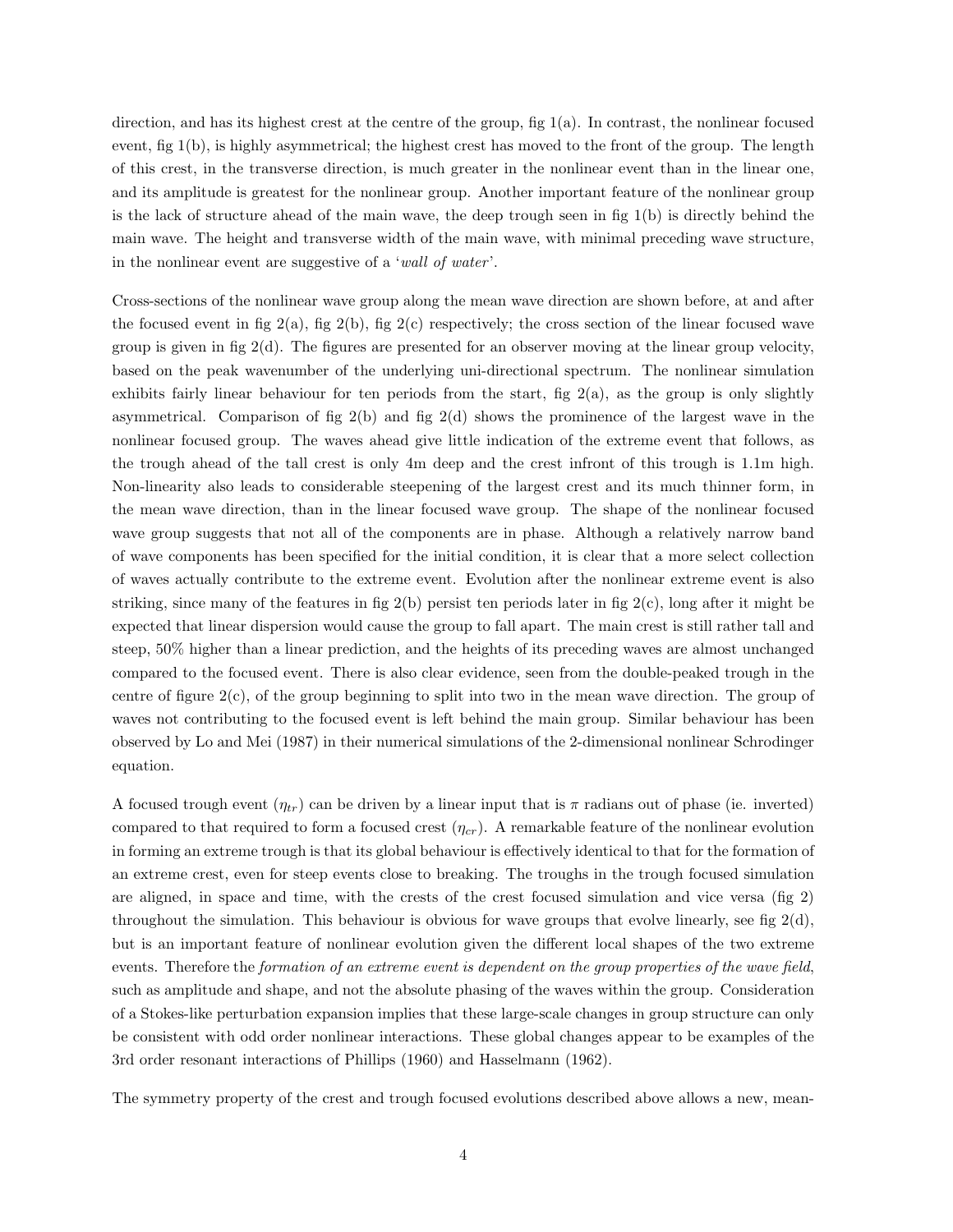

Figure 1: Surface elevation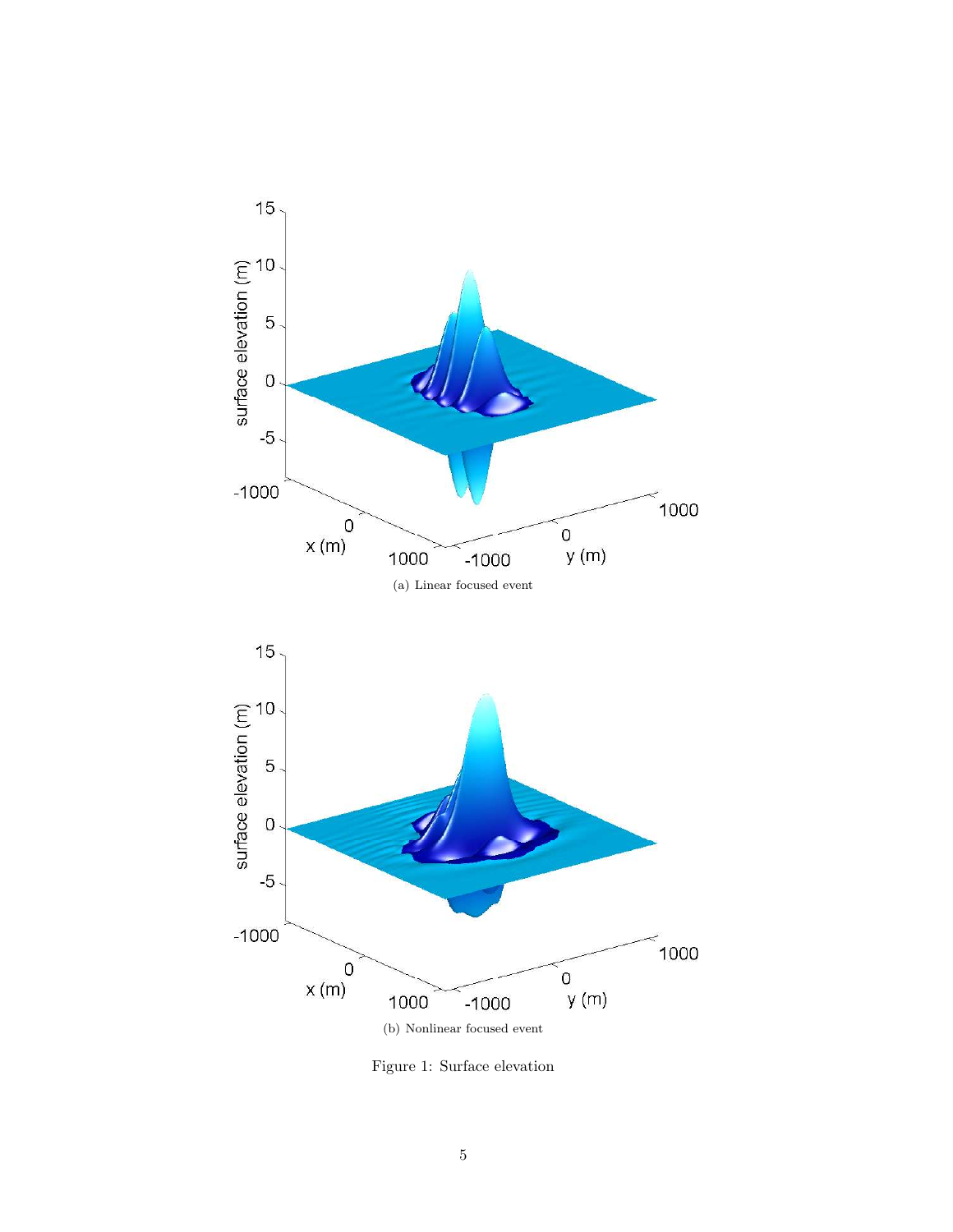

Figure 2: Cross-sections of surface elevation along mean wave direction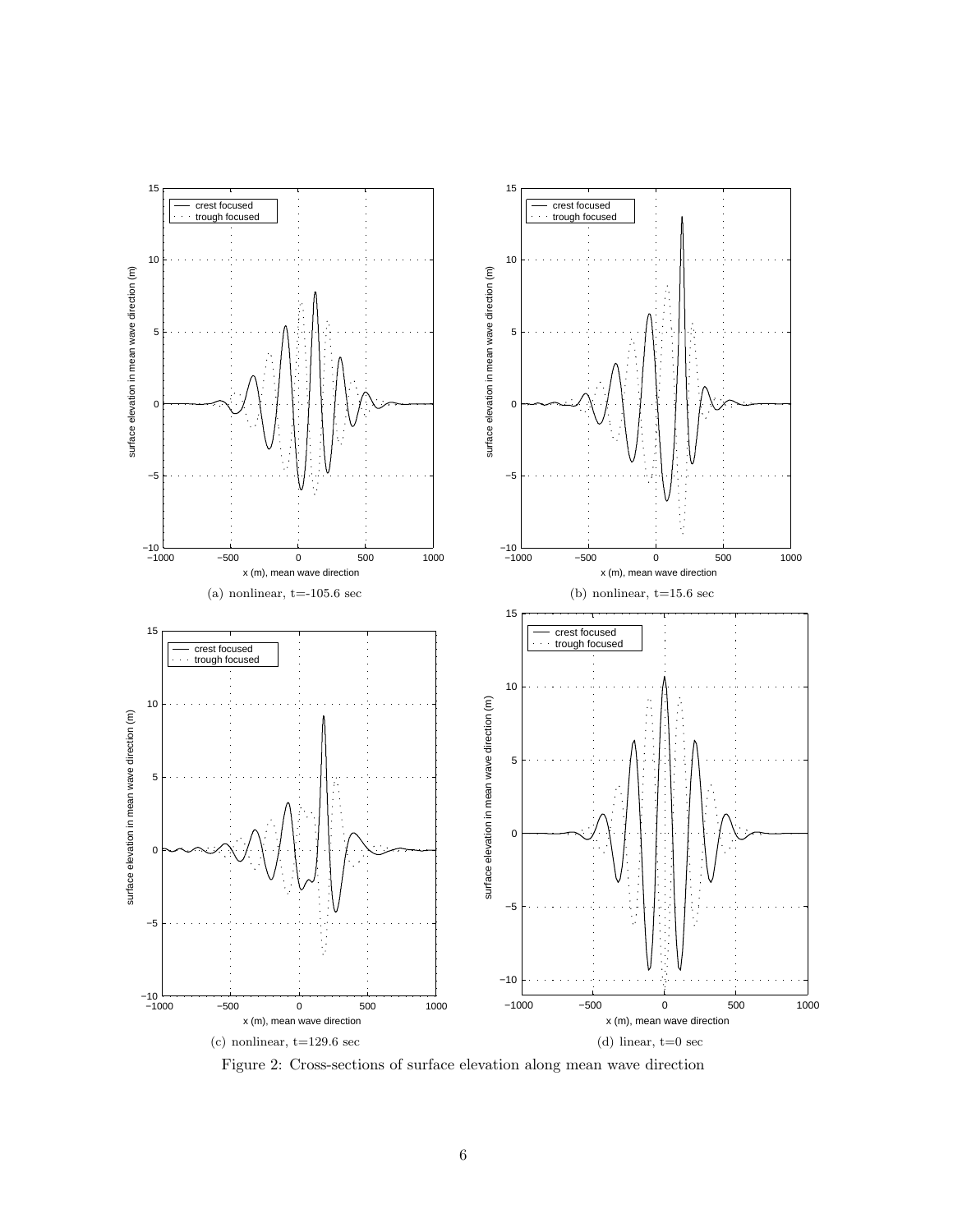ingful signal to be computed from the difference between the crest and trough focused signals. The linearised surface elevation,  $\eta_{odd}(x, y, t)$  is defined as

$$
\eta_{odd} = \left(\eta_{cr} - \eta_{tr}\right)/2\tag{4}
$$

and represents a signal in both space and time which has all the even order bound wave structure removed. Visualisation of the envelope of this locally linearised wave group can be useful in highlighting changes in bandwidth. Figure 3 compares the contours of the amplitude, at 1m intervals, of the linearised envelope from the fully nonlinear runs against those of the linear solution before, at and after the nonlinear focus. At ten periods from nonlinear focus, the departure of the nonlinear evolution from linear is small. However, there are signs of the group contracting in the mean wave direction as the peak of the envelope starts to move towards the front of the group. It appears that there is a delay period, while linear dispersion brings the waves together, before a critical concentration of energy triggers significant nonlinear wave-wave interactions. In the following ten periods, dramatic changes take place to the shape of the group. There is a major contraction at the front of the group, in the mean wave direction, resulting in the near vertical main crest. In a sense this is balanced by the vigorous expansion of the group in the transverse direction, giving a significantly more long-crested focused event. Indeed, comparison of the 10m contour reveals that the transverse extent of the tallest peak is 2.5 times wider in the nonlinear focus than in the linear one. This rather thin, but long crest sustains a height of at least 10m across a distance of 230m. Beyond focus the nonlinear group remains much more long-crested.

The amplitude spectrum of the linearised surface elevation from the fully nonlinear runs exhibits significant transfer of energy both before and after the formation of the focused event. The linearisation of the second order accurate initial conditions returns the linear input spectrum, fig 4(a). Leading up to the focused event there is a broadening of the spectral peak in the mean wave direction (wavenumber component  $k_x$ ) and a contraction in the transverse direction (wavenumber component  $k_y$ ), fig 4(b), consistent with the changes in the shape of the envelope, fig  $3(c)$ . There is a downshift in the position of the spectral peak and clear evidence of energy transfer to higher wavenumbers. Twenty periods after the focused event, the evolution of the wave group is sufficiently linear to infer that the changes seen in the spectrum must be permanent, fig  $4(c)$ . A large amount of energy has been moved to higher wavenumbers, much of this transfer has occurred after the nonlinear focused event. The overall, permanent downshift of the spectral peak is about 10%, an effect which has been observed for non-breaking spread seas by Trulsen and Dysthe (1997) in their simulations of the modified NLS equation.

The wave group described in section 2 has been run for a range of steepness  $(Ak_p)$  based on the linear focused amplitude and the peak wavenumber of the underlying unidirectional spectrum). The maximum surface elevation during each simulation is shown as a function of steepness in fig 5 for the nonlinear focusing of both crest and trough (ie. inverted) events, with the linear values given as a guide to the degree of nonlinearity. For low wave steepness there is little difference between the maximum surface elevation of the nonlinear focused event in comparison to the linear event. However, as the wave steepness increases there is an increase in the maximum elevation above a linear solution, which is about 20% for the steepest group. A comparison of the maximum value of the linearised signal with the linear solution shows that only for the tallest wave groups is there extra elevation much beyond a prediction based on simple second order theory.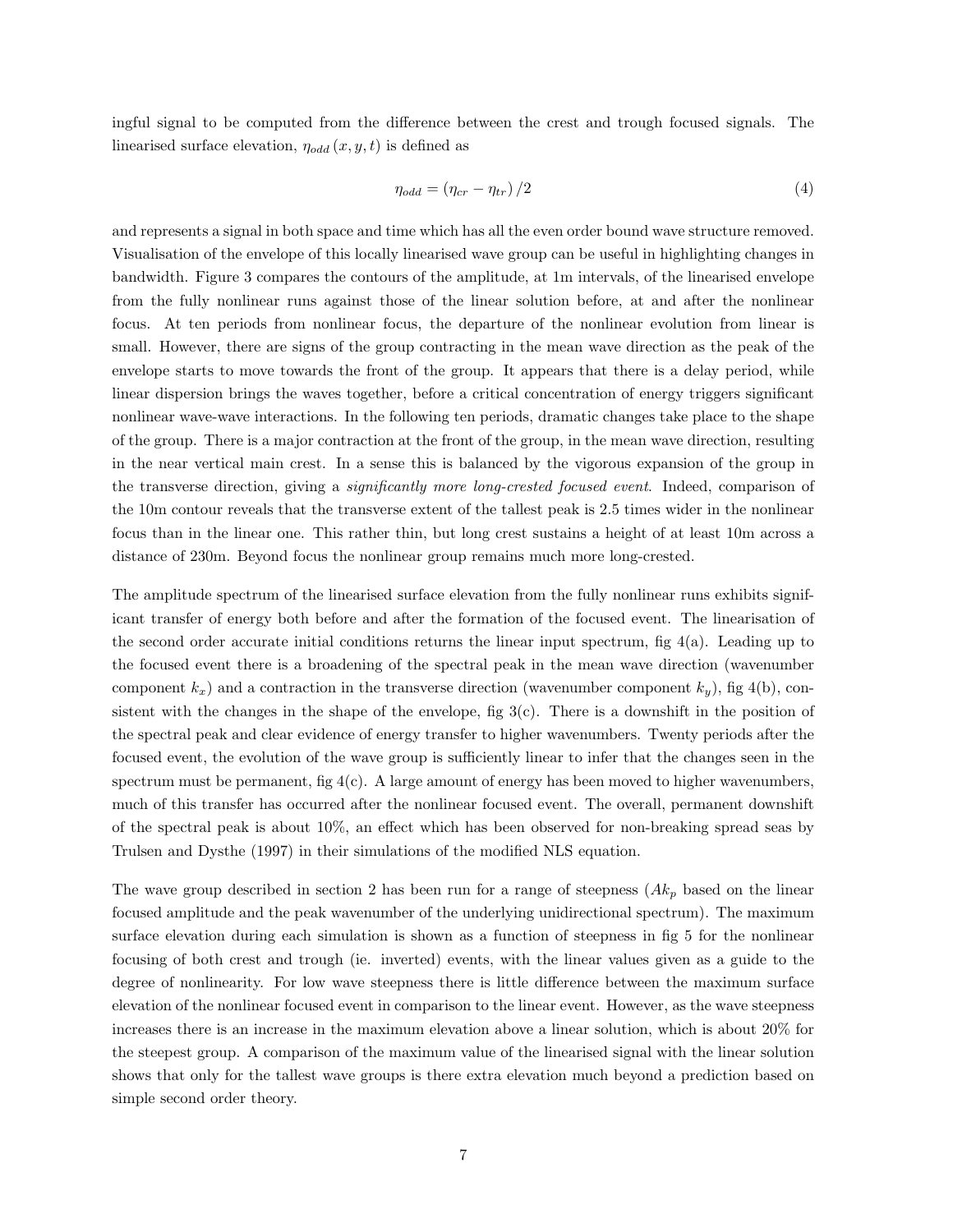

Figure 3: Amplitude contours of linearised envelope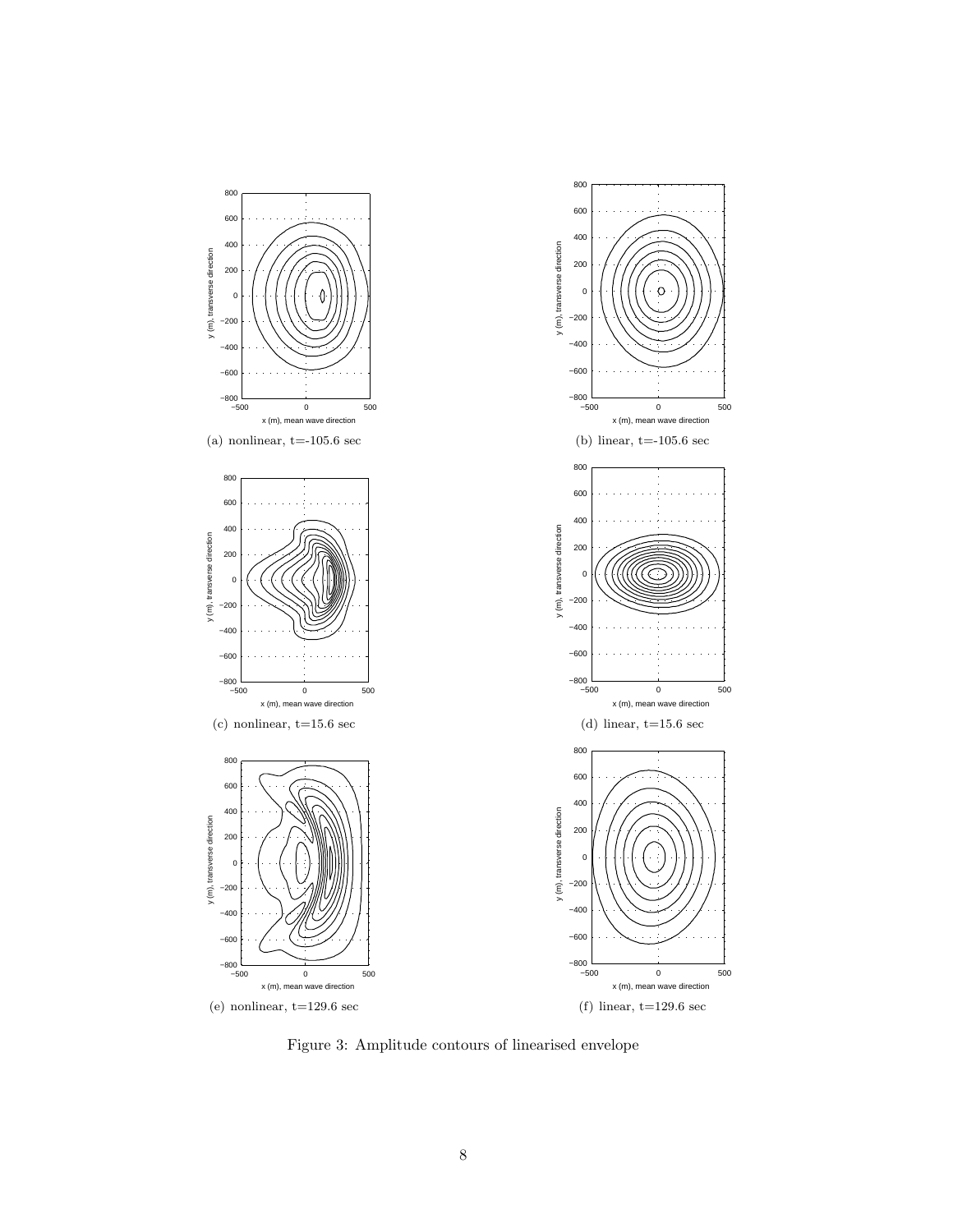

 $(c)$  t=240sec Figure 4: Linearised amplitude spectra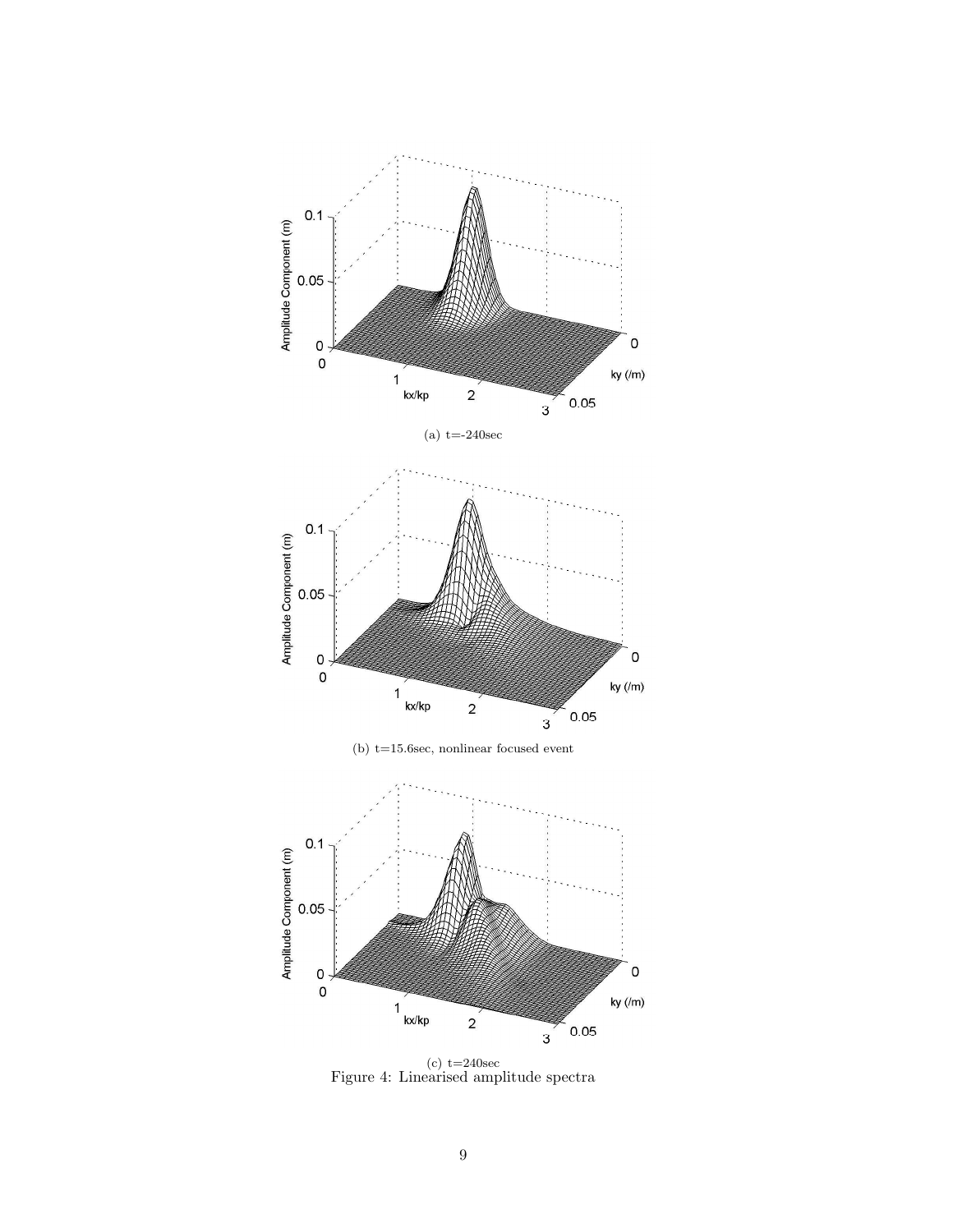

Figure 5: Maximum surface elevation against input steepness

#### 4 DISCUSSION

The nonlinear focusing of relatively narrowbanded wave groups with realistic spreading exhibits many of the qualitative features that are associated with 'freak' waves. A prominent, tall crest forms at the front of the group with an elevation and transverse width that suggest the formation of a 'wall of water '. The shape of such a nonlinear focused event shares features with the modulational instabilities of the 2 dimensional nonlinear Schrodinger equation reported by Osborne, Onorato and Serio (2000). Although, unlike in unidirectional focusing, the gain in the peak surface elevation from the nonlinear focusing seems to be captured by a second order model, at least for the combination of frequency and directional spreading used here, there are strong structural changes to the group. The significant expansion of the group in the transverse direction and the contraction of the group in the mean wave direction appear almost to balance at the expense of the possible extra elevation of the envelope. Only for the tallest groups is the peak linearised elevation higher than the input value. The changes in the amplitude spectra are consistent with the observed changes in the group structure, and also reveal a permanent downshift in the position of the spectral peak without wave breaking. These simulations of the peak of a broadbanded spectrum suggest that the formation of a 'freak' or 'rogue' event is unlikely, but not impossible. The reluctance of these events to defocus, rather than their height above a linear solution, is likely to have important consequences for the likelihood of seeing such events on the open ocean.

The authors are grateful to Dr. William Bateman and Dr. Chris Swan of the Department of Civil Engineering, Imperial College, London for generously allowing unrestricted use of their spread sea implementation of the Craig and Sulem scheme. R.H.G is grateful for the financial support of the Engineering and Physical Sciences Research Council of the UK (EPSRC), through their doctoral studentship programme.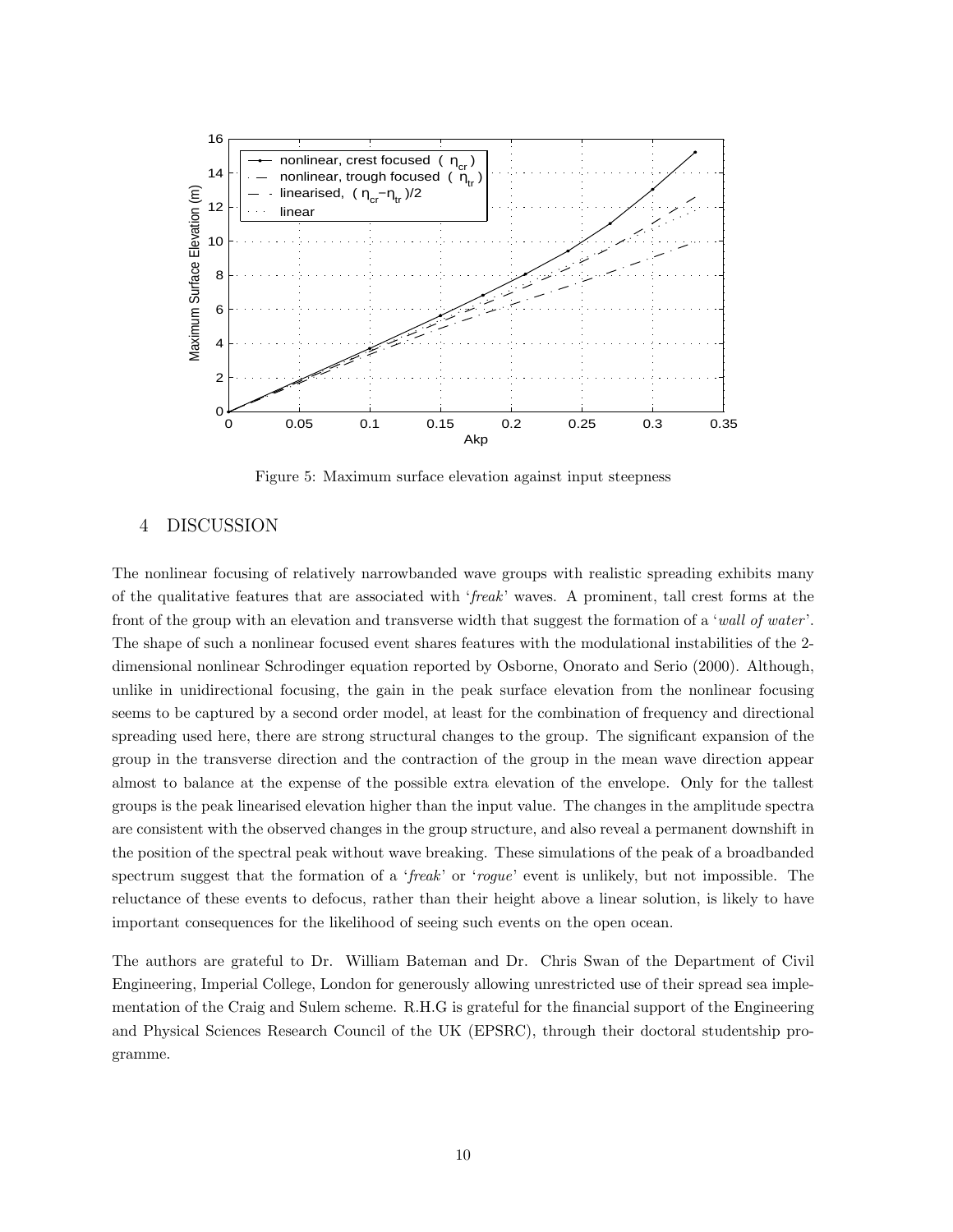# REFERENCES

- Baldock, T., Swan, C., and Taylor, P. (1996). A laboratory study of nonlinear surface waves on water. Phil. Trans. Roy. Soc. Lon. series A, 354:649–676.
- Bateman, W. (2000). A Numerical Investigation of Three Dimensional Extreme Water Waves. PhD thesis, Imperial College, University of London.
- Bateman, W., Swan, C., and Taylor, P. (2001). Efficient numerical simulation of directionally-spread water waves. J. Comp. Phys., 174:277–305.
- Craig, W. and Sulem, C. (1993). Numerical simulation of gravity waves. J. Comp. Phys., 108(1):73–83.
- Ewans, K. (1998). Observations of the directional spectrum of fetch-limited waves. J. Physical Oceanography, 28(3):495–512.
- Hasselmann, K. (1962). On the non-linear energy transfer in a gravity-wave spectrum, part 1. general theory. J. Fluid Mech., 12:481–500.
- Haver, S. and Andersen, O. (2000). Freak waves: Rare realizations of a typical population or typical realizations of a rare population? In Proc. 10th Int. Offshore and Polar Eng. Conf. (ISOPE), pages 123–130. Seattle, USA, May 28 - June 2.
- Johannessen, T. and Swan, C. (2001). A laboratory study of the focussing of transient and directionally spread surface water waves. Proc. Roy. Soc. Lon. series A, 457:1–36.
- Jonathan, P. and Taylor, P. (1997). On irregular non-linear waves in a spread sea. J. Offshore Mechanics and Arctic Engineering, 119:37–41.
- Lindgren, G. (1970). Some properties of a normal process near a local maximum. Ann. Math. Statist., 41:1870–1883.
- Lo, E. and Mei, C. (1987). Slow evolution of nonlinear deep water waves in two horizontal directions: A numerical study. Wave Motion, 9:245–259.
- Longuet-Higgins, M. (1963). The effect of non-linearities on statistical distributions in the theory of sea waves. J. Fluid Mech., 17:459–480.
- Osborne, A., Onorato, M., and Serio, M. (2000). The nonlinear dynamics of rogue waves and holes in deep-water gravity wave trains. Physics Letters A, 275:386–393.
- Phillips, O. (1960). On the dynamics of unsteady gravity waves of finite amplitude, part 1 the elementary interactions. J. Fluid Mech., 9:193–217.
- Taylor, P. and Haagsma, I. (1994). Focussing of steep wave groups on deep water. In Int. Symp.: Waves - Physical and Numerical Modelling, pages 862–870. Uni. British Columbia, Vancouver, Canada, Aug 21-24.
- Tromans, P., Anaturk, A., and Hagemeijer, P. (1991). A new model for the kinematics of large ocean waves - application as a design wave. In 1st Offshore and Polar Engineering Conf. ISOPE, volume 3, pages 64–71. Edinburgh.